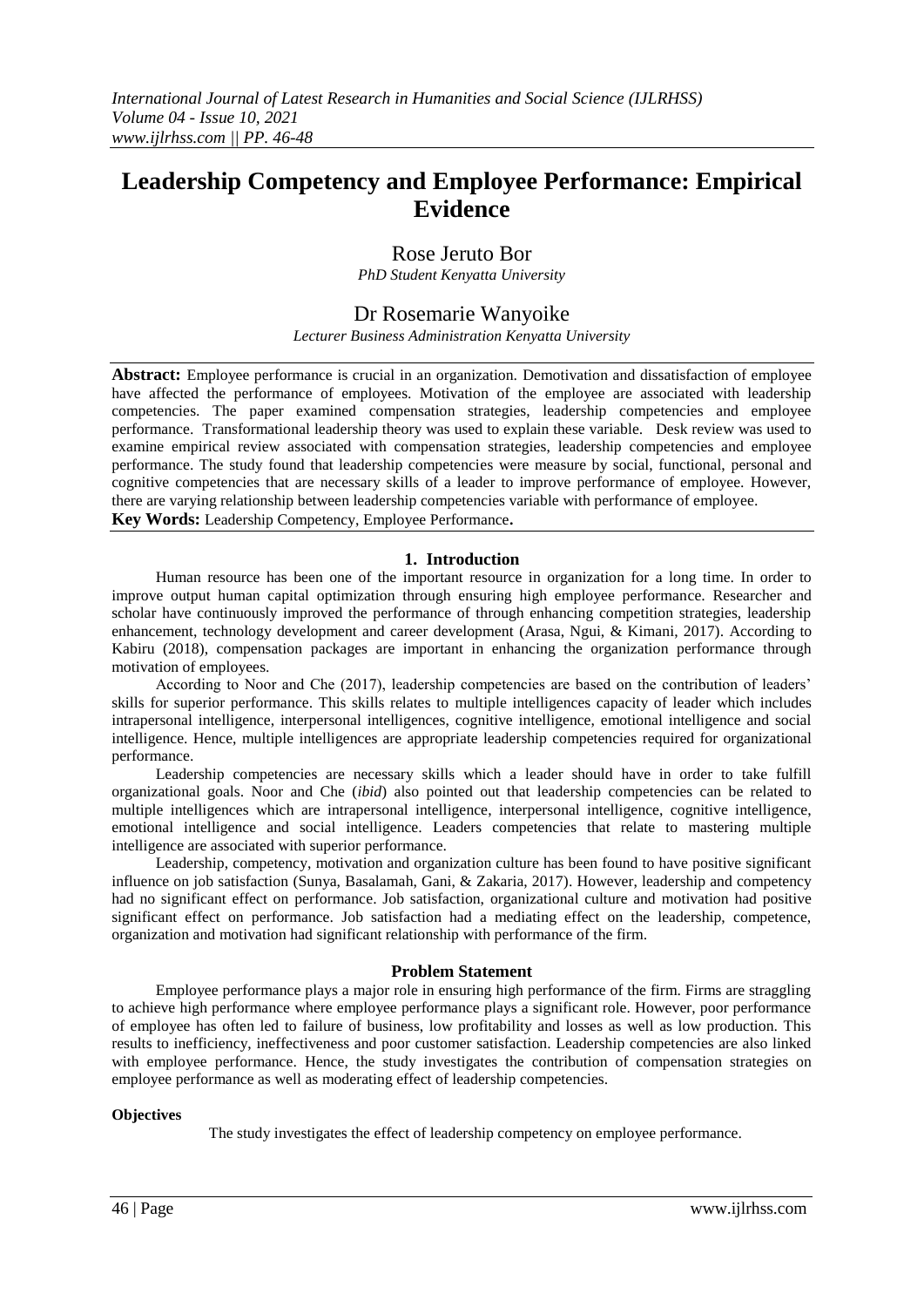#### **Theoretical Literature Review**

# **2. Literature Review**

Transformation leadership theory was proposed in 1985 by Bernard M. Bass. This relates to the early work of Downton in 1945 and Burns continued in 1978 on concept of transformation leadership. The theory is based on a style of leadership that motivate and work with subordinate in changing the organization through inspiring, vision and motivate employees. According to Bass (1985) transformation leader has high influence on their followers. Hence, the theory improves job performance, morale and motivation of their followers.

Transformational leadership theory support leadership competency as means of enhancing the performance of the organization. Diverse competencies of the leader enable the organization to work efficiently and effectively by bring to contribution of every employee (Burns, 1995). Besides the theory supporting leadership competency, the theory is anchored on motivation of employees. This theory also support compensation strategies as means of motivating employees. A transformational leader has respect, admiration and trust from their followers. Since, the leader's competencies and personality are anchor in changing their followers vision, motivation, perceptions and expectations towards achieving organizational goals.

Transformational leadership theory supports social, emotional, interpersonal, intrapersonal and cognitive competencies (Onduso, 2018). Based on these competencies of the leader is able to gain respect, loyalty, admiration and trust from their followers. Hence, the theory support leadership competencies necessary for enabling leader to be influence the followers as well as need for compensation strategies. competencies.

#### **Empirical Literature Review**

Noor and Che (2017) examined leadership competencies and organizational performance. The study was based on review of literature with a proposed framework where it focused on multiple intelligences. This included intrapersonal intelligence, interpersonal intelligence, cognitive intelligence, emotional intelligence and social intelligence. Mastering of this skills has a positive impact on organization performance.

Sunya, Basalamah, Gani and Zakaria (2017) analysed the influence of leadership, competency, motivation and organizational culture on employees' job satisfaction and performance in ternate city government in Indonesia. A sample 349 respondents were given questionnaires. Linear Structural Relation and Structure Equation Modelling inferential statistic were used. The results indicated that organization culture, motivation, competency and leadership had positive significant effect on job satisfaction. However, there was direct relationship of competency and leadership on performance but organization culture, motivation and job satisfaction had positive significant impact on performance. Organizational culture, motivation, competence, leadership had indirect relation with performance through mediation of job satisfaction.

Onduso (2018) examined leadership competencies on performance of Christian Private Universities in Kenya. Social, personal, functional and cognitive leadership competencies were analysed on performance. Descriptive research design was used which used multiple regression and correlation analysis. The result indicated that personal, functional and social leadership competencies had significant relationship with performance. However, cognitive leadership competencies had no significant effect on performance. The study recommended training so as to improve cognitive competency.

| Author      | <b>Focus</b>        | <b>Findings</b>                           | <b>Research Gaps</b> |
|-------------|---------------------|-------------------------------------------|----------------------|
|             |                     |                                           |                      |
| Noor & Che  | Leadership          | Leadership competencies related<br>to     | The study reviewed   |
| (2017)      | competencies and    | ability of a leader to have multiple      | literature<br>of     |
|             | organization        | intelligence which include intrapersonal, | multiple             |
|             | performance         | interpersonal, cognitive, emotional and   | intelligences.       |
|             |                     | social intelligence.                      |                      |
| Sunya,      | of<br>Influence     | culture, motivation,<br>Organization      | Examined             |
| Basalamah,  | leadership,         | competency and<br>leadership<br>had       | interrelationship    |
| Gani<br>and | competency,         | significant effect on job satisfaction.   | between              |
| Zakaria     | motivation<br>and   | However, leadership and competency        | Organization         |
| (2017)      | organization        | direct relationship<br>with<br>has<br>no  | culture, motivation, |
|             | culture<br>on       | performance but organization culture,     | competency,          |
|             | employees'<br>job   | motivation and job satisfaction had       | leadership,<br>job   |
|             | satisfaction<br>and | significant influence on performance.     | satisfaction<br>and  |
|             | in<br>performance   | culture<br>Organization<br>motivation.    | performance.         |
|             | city<br>ternate     | competency and leadership had positive    |                      |

**Table 2.1 Summary of research gaps**

47 | Page www.ijlrhss.com